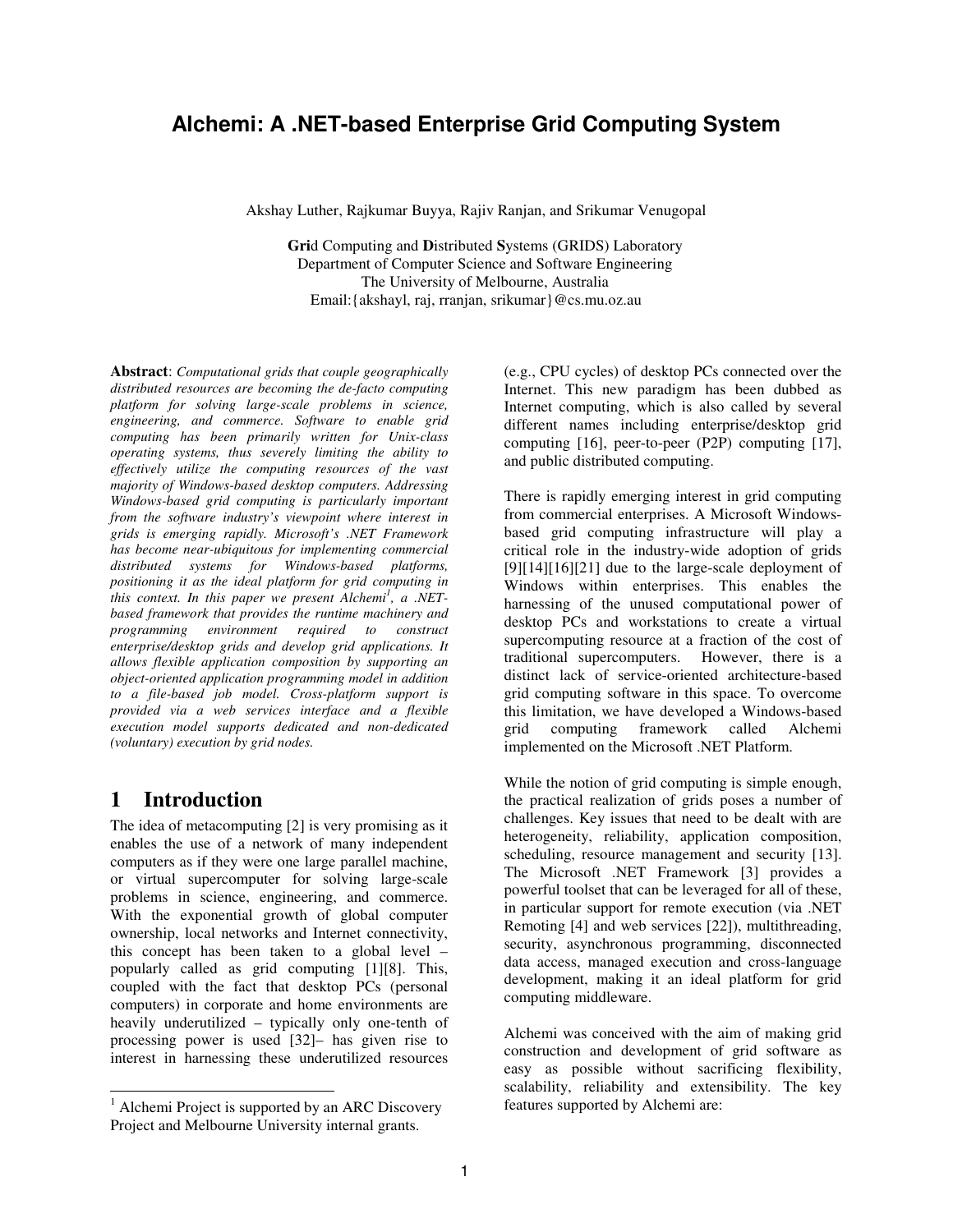- Internet-based clustering [19][20] of heterogeneous desktop computers;
- dedicated or non-dedicated (voluntary) execution by individual nodes;
- object-oriented grid application programming model (fine-grained abstraction);
- file-based grid job model (coarse-grained abstraction) for grid-enabling legacy applications and
- web services interface supporting the job model for interoperability with custom grid middleware e.g. for creating a global, crossplatform grid environment via a custom resource broker component.

Alchemi has already been used in creating and deploying several science and commercial applications on enterprise Grids. They include: (a) **BLAST** (Basic Local Alignment Search Tool) used in identifying similarities between biological sequences, (b) Gridbus broker [33] that supports integration/utilisation of Alchemi-based enterprise grids as nodes within global grids, (c) CSIRO Australia's hydrology application for catchments modeling and simulation, (d) Microsoft Excel spreadsheet processing [35], (e) Satyam India's Microarray data analysis application that aids in early detection of breast cancer, and (f) high performance cryptography for encryption/decryption [34].

The rest of the paper is organized as follows. Section 2 presents the Alchemi architecture and discusses configurations for creating different grid environments. Section 3 discusses the system implementation and presents the lifecycle of an Alchemi-enabled grid application demonstrating its execution model. Section 4 presents the objectoriented grid thread programming model supported by the Alchemi API. Section 5 presents the results of an evaluation of Alchemi as a platform for execution of applications written using the Alchemi API. It also evaluates the use of Alchemi nodes as part of a global grid alongside Unix-class grid nodes running Globus software. Section 5 presents related works along with their comparison to Alchemi. Finally, we conclude the paper with work planned for the future.

# **2 Architecture**

Alchemi's layered architecture for an enterprise grid computing environment is shown in Figure 1. Alchemi follows the master-worker parallel programming paradigm [29] in which a central component dispatches independent units of parallel execution to workers and manages them. In Alchemi, this unit of parallel execution is termed 'grid thread'

and contains the instructions to be executed on a grid node, while the central component is termed 'Manager'.

A 'grid application' consists of a number of related grid threads. Grid applications and grid threads are exposed to the application developer as .NET classes / objects via the Alchemi .NET API. When an application written using this API is executed, grid thread objects are submitted to the Alchemi Manager for execution by the grid. Alternatively, file-based jobs (with related jobs comprising a task) can be created using an XML representation to grid-enable legacy applications for which precompiled executables exist. Jobs can be submitted via Alchemi Console Interface or Cross-Platform Manager web service interface, which in turn convert them into the grid threads before submitting then to the Manager for execution by the grid.



**Figure 1. A layered architecture for an enterprise grid computing environment.** 

# **2.1 Application Models**

Two models for parallel application composition are supported by Alchemi.

## **2.1.1 Grid Thread Model**

Minimizing the entry barrier to writing applications for a grid environment is one of Alchemi's key goals. This goal is served by an object-oriented programming environment via the Alchemi .NET API which can be used to write grid applications in any .NET-supported language.

The atomic unit of independent parallel execution is a grid thread with many grid threads comprising a grid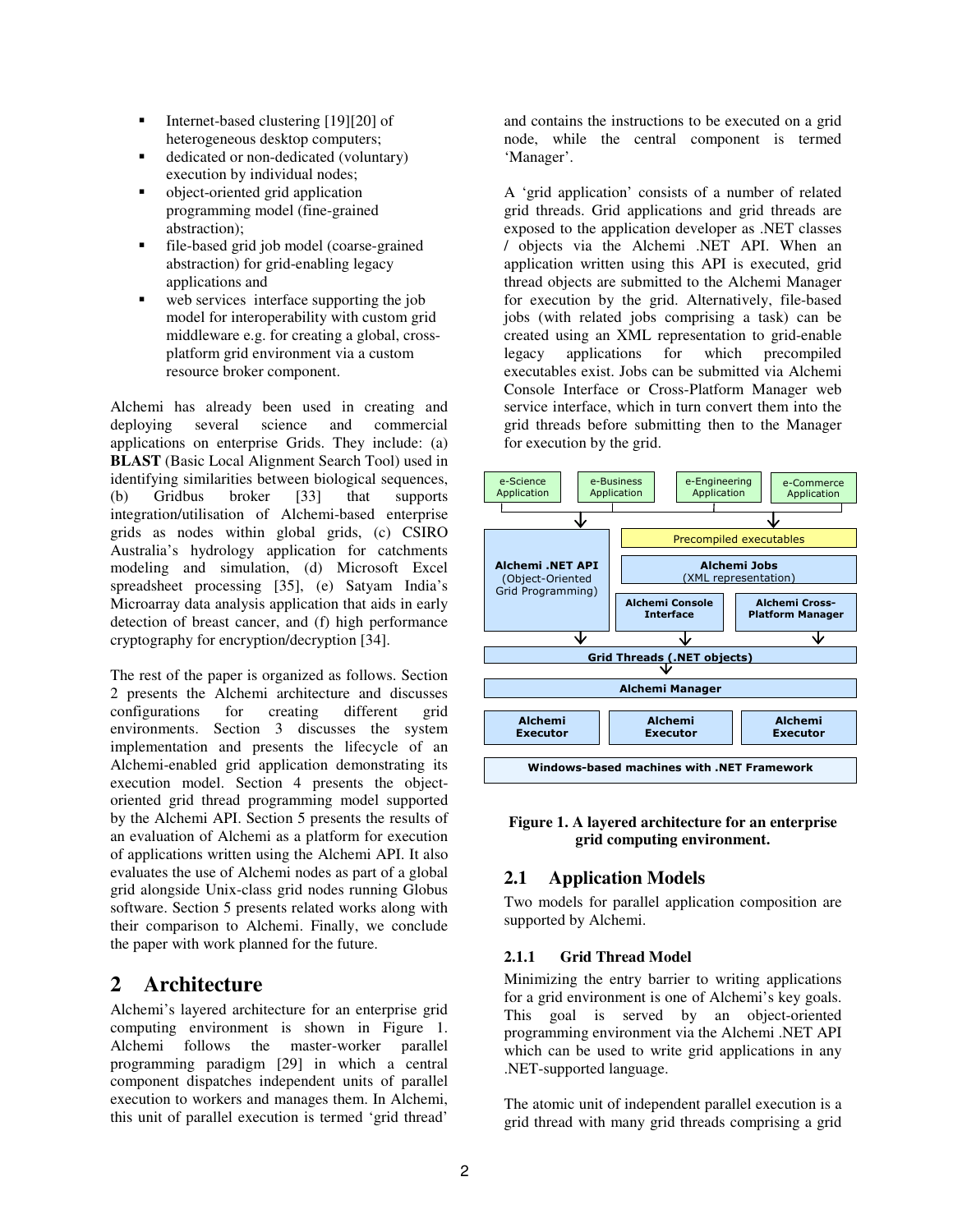application (hereafter, 'applications' and 'threads' can be taken to mean grid applications and grid threads respectively, unless stated otherwise). The two central classes in the Alchemi .NET API are **GThread** and **GApplication**, representing a grid thread and grid application respectively. There are essentially two parts to an Alchemi grid application. Each is centered on one of these classes:

- "Remote code": code to be executed remotely i.e. on the grid (a grid thread and its dependencies) and
- "Local code": code to be executed locally (code responsible for creating and executing grid threads).

A concrete grid thread is implemented by writing a class that derives from **GThread**, overriding the **void Start()** method, and marking the class with the **Serializable** attribute. Code to be executed remotely is defined in the implementation of the overridden **void Start()** method.

The application itself (local code) creates instances of the custom grid thread, executes them on the grid and consumes each thread's results. It makes use of an instance of the **GApplication** class which represents a grid application. The modules (.EXE or .DLL files) containing the implementation of this **GThread**derived class and any other dependency types that not part of the .NET Framework must be included in the **Manifest** of the **GApplication** instance. Instances of the **GThread**-derived class are asynchronously executed on the grid by adding them to the grid application. Upon completion of each thread, a 'thread finish' event is fired and a method subscribing to this event can consume the thread's results. Other events such as 'application finish' and 'thread failed' can also be subscribed to. Thus, the programmatic abstraction of the grid in this manner described allows the application developer to concentrate on the application itself without worrying about "plumbing" details.

A sample list of applications created using Alchemi's Grid thread programming model include: parallel Mandelbrot set generator, high performance encryption/decryption [34], and spreadsheet processing [35].

### **2.1.2 Grid Job Model**

Traditional grid implementations have offered a highlevel, abstraction of the "virtual machine", where the smallest unit of parallel execution is a process. In this model, a work unit is typically described by specifying a command, input files and output files. In

Alchemi, such a work unit is termed 'job' with many jobs constituting a 'task'.

Although writing software for the "grid job" model involves dealing with files, an approach that can be complicated and inflexible, Alchemi's architecture supports it for the following reasons:

- grid-enabling existing applications; and
- interoperability with grid middleware that can leverage Alchemi via the Cross Platform Manager web service

Tasks and their constituent jobs are represented as XML files conforming to the Alchemi task and job schemas. Figure 2 shows a sample task representation that contains two jobs to execute the **Reverse.exe** program against two input files.

```
<task> 
   <manifest> 
     <embedded_file name="Reverse.exe" 
location="Reverse.exe" /> 
   </manifest> 

     <input> 
       <embedded_file name="input1.txt" 
location="input1.txt" /> 
    \langleinput>
     <work run_command="Reverse.exe input1.txt > 
result1.txt" /> 
     <output> 
       <embedded_file name="result1.txt"/> 
     </output> 
   </job> 

     <input> 
       <embedded_file name="input2.txt" 
location="input2.txt" /> 
     </input> 
     <work run_command="Reverse input2.txt > 
result2.txt" /> 
     <output> 
       <embedded_file name="result2.txt"/> 
     </output> 
   </job> 
</task>
```
**Figure 2. Sample XML-based task representation.** 

Before submitting the task to the Manager, references to the 'embedded' files are resolved and the files themselves are embedded into the task XML file as Base64-encoded text data. When finished jobs are retrieved from the Manager, the Base64-encoded contents of the 'embedded' files are decoded and written to disk. It should be noted that tasks and jobs are represented internally as grid applications and grid threads respectively. Thus, any discussion that applies to 'grid applications' and 'grid threads' applies to 'grid tasks' and 'grid jobs' as well.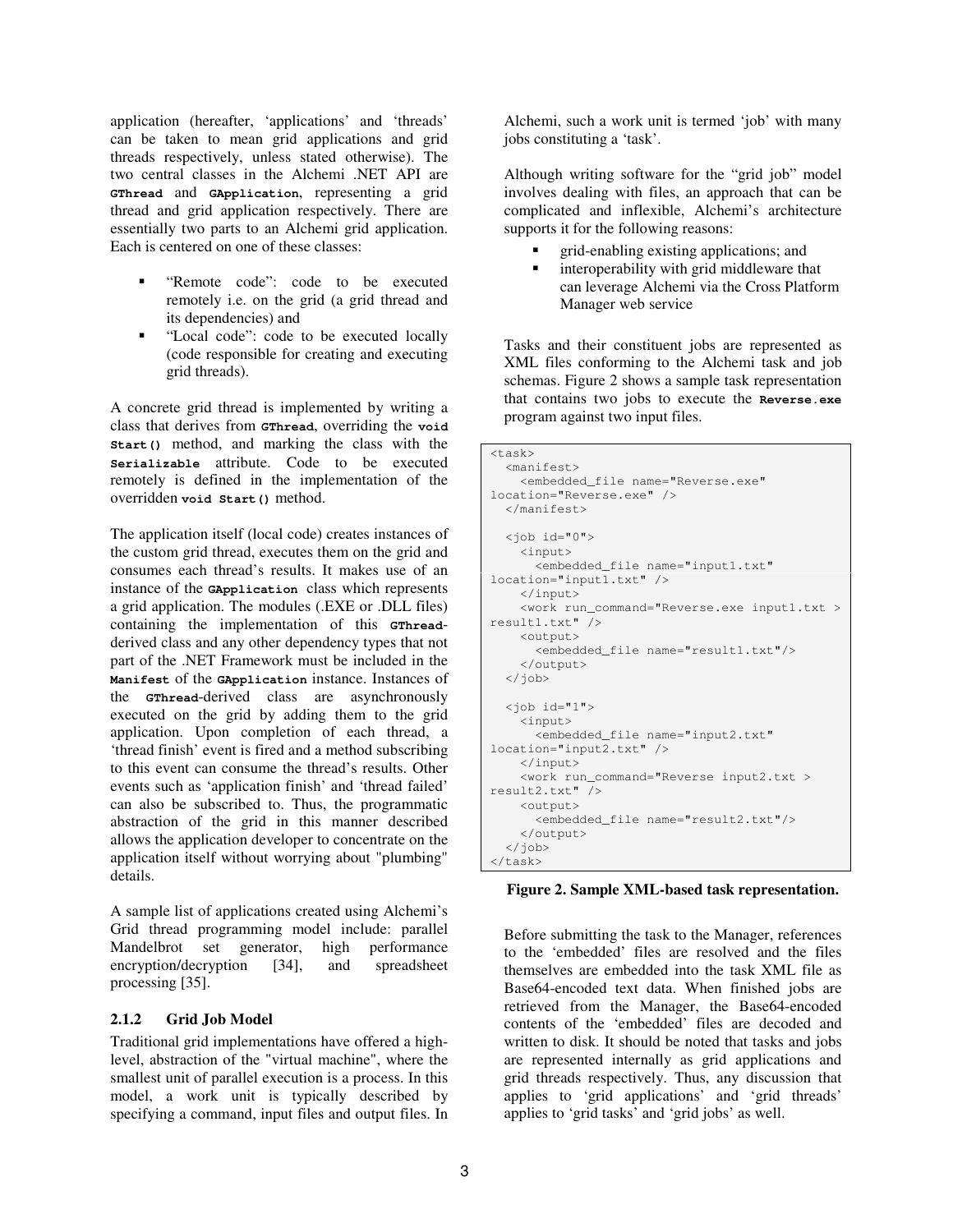A sample list of applications created using Alchemi's Grid job model include: **BLAST** (Basic Local Alignment Search Tool) used in identifying<br>similarities between biological sequences and between biological sequences and Gridbus broker [33] that supports integration/utilisation of Alchemi-based enterprise grids as nodes within global grids.

### **2.2 Distributed Components**

Four types of nodes (or hosts) take part in enterprise grid construction and application execution (see Figure 3). An Alchemi enterprise grid is constructed by deploying a Manager node and deploying one or more Executor nodes configured to connect to the Manager. One or more Users can execute their applications on the cluster by connecting to the Manager. An optional component, the Cross Platform Manager provides a web service interface to custom grid middleware. The operation of the Manager, Executor, User and Cross Platform Manager nodes is described below.



**Figure 3. Distributed components and their relationships.** 

### **2.2.1 Manager**

The Manager provides services associated with managing execution of grid applications and their constituent threads. Executors register themselves with the Manager, which in turn monitors their status. Threads received from the User are placed in a pool and scheduled to be executed on the various available Executors. A priority for each thread can be explicitly specified when it is created or submitted. Threads are scheduled on a Priority and First Come First Served (FCFS) basis, in that order. The Executors return completed threads to the Manager which are subsequently collected by the respective users. A scheduling API is provided that allows custom schedulers to be written.

### **2.2.2 Executor**

The Executor accepts threads from the Manager and executes them. An Executor can be configured to be dedicated, meaning the resource is centrally managed by the Manager, or non-dedicated, meaning that the resource is managed on a volunteer basis via a screen saver or explicitly by the user. For non-dedicated execution, there is one-way communication between the Executor and the Manager. In this case, the resource that the Executor resides on is managed on a volunteer basis since it requests threads to execute from the Manager. When two-way communication is possible and dedicated execution is desired the Executor exposes an interface so that the Manager may communicate with it directly. In this case, the Manager explicitly instructs the Executor to execute threads, resulting in centralized management of the resource where the Executor resides. Thus, Alchemi's execution model provides the dual benefit of:

- flexible resource management i.e. centralized management with dedicated execution vs. decentralized management with non-dedicated execution; and
- flexible deployment under network constraints i.e. the component can be deployment as non-dedicated where twoway communication is not desired or not possible (e.g. when it is behind a firewall or NAT/proxy server).

Thus, dedicated execution is more suitable where the Manager and Executor are on the same Local Area Network while non-dedicated execution is more appropriate when the Manager and Executor are to be connected over the Internet.

### **2.2.3 User**

Grid applications are executed on the User node. The API abstracts the implementation of the grid from the user and is responsible for performing a variety of services on the user's behalf such as submitting an application and its constituent threads for execution, notifying the user of finished threads and providing results and notifying the user of failed threads along with error details.

### **2.2.4 Cross-Platform Manager –Web Services**

The Cross-Platform Manager is a web services interface that exposes a portion of the functionality of the Manager in order to enable Alchemi to manage the execution of grid jobs (as opposed to grid applications utilizing the Alchemi grid thread model). Jobs submitted to the Cross-Platform Manager are translated into a form that is accepted by the Manager (i.e. grid threads), which are then scheduled and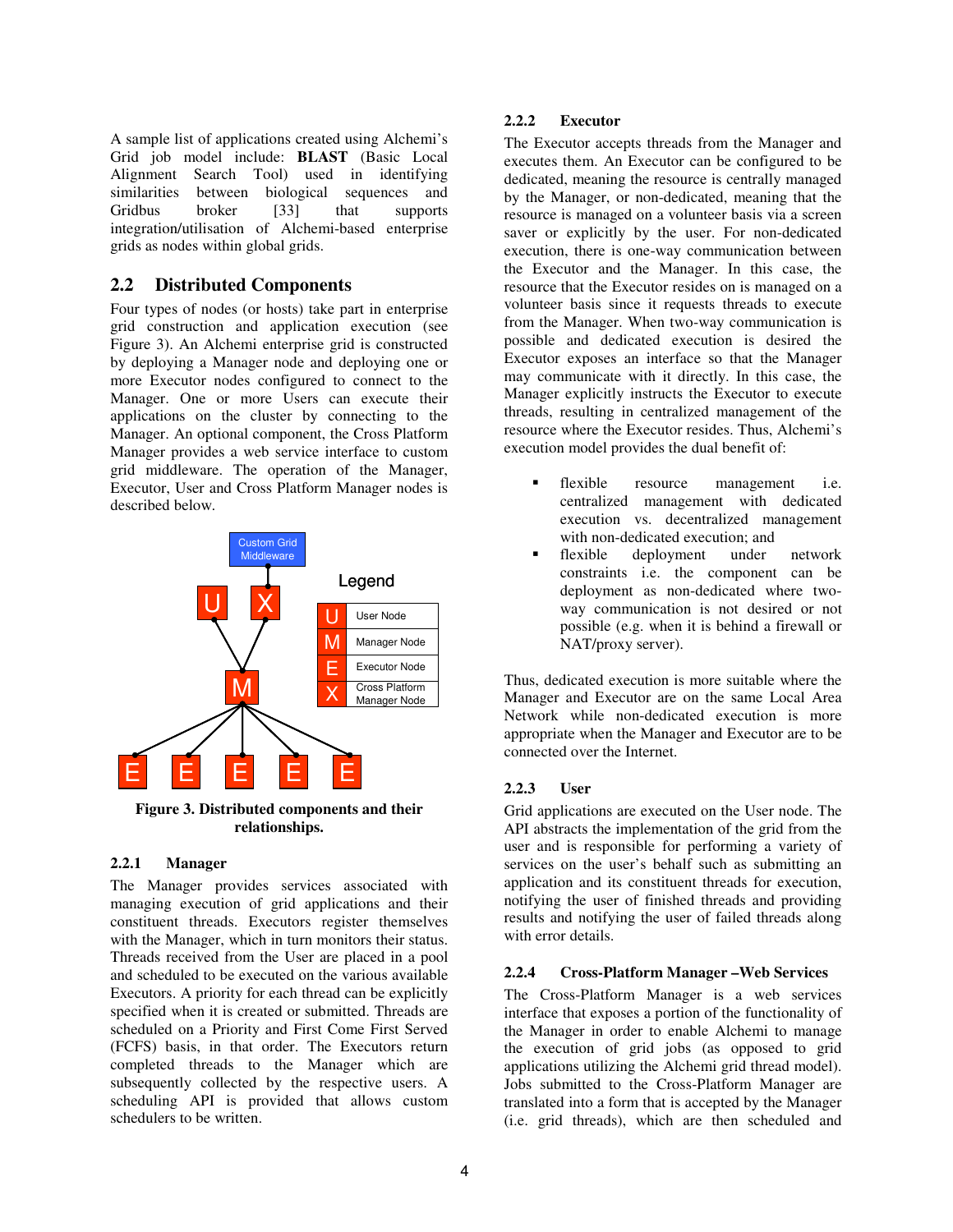executed as normal in the fashion described above. In addition to support for the grid-enabling of legacy applications, the Cross-Platform Manager allows custom grid middleware to interoperate with and leverage Alchemi on any platform that supports web services.

# **3 Design and Implementation**

Figure 4 and Figure 5 provide an overview of the design and implementation by way of a deployment diagram and class diagram (showing only the main classes without attributes or operations) respectively.

Web services were considered briefly for this purpose, but were decided against due to the relatively higher overheads involved with XMLencoded messages, the inherent inflexibility of the HTTP protocol for the requirements at hand and the fact that each component would be required to be configured with a web services container (web server). However, web services are used for the Cross-Platform Manager's public interface since cross-platform interoperability was the primary requirement in this regard.



**Figure 4. Alchemi architecture and interaction between its components.** 

## **3.1 Overview**

The .NET Framework offers two mechanisms for execution across application domains – Remoting and web services (application domains are the unit of isolation for a .NET application and can reside on different network hosts). .NET Remoting allows an object to be "remoted" and expose its functionality across application domains. Remoting is used for communication between the four Alchemi distributed grid components as it allows low-level interaction transparently between .NET objects with low overhead (remote objects are configured to use binary encoding for messaging).

The objects remoted using .NET Remoting within the four distributed components of Alchemi, the Manager, Executor, Owner and Cross-Platform Manager are instances of **GManager**, **GExecutor**, **GApplication** and **CrossPlatformManager**  respectively.

It should be noted that classes are named with respect to their roles vis-à-vis a grid application. This discussion therefore refers to an 'Owner' node synomymously with a 'User' node, since the node where the grid application is being submitted from can be considered to "own" the application.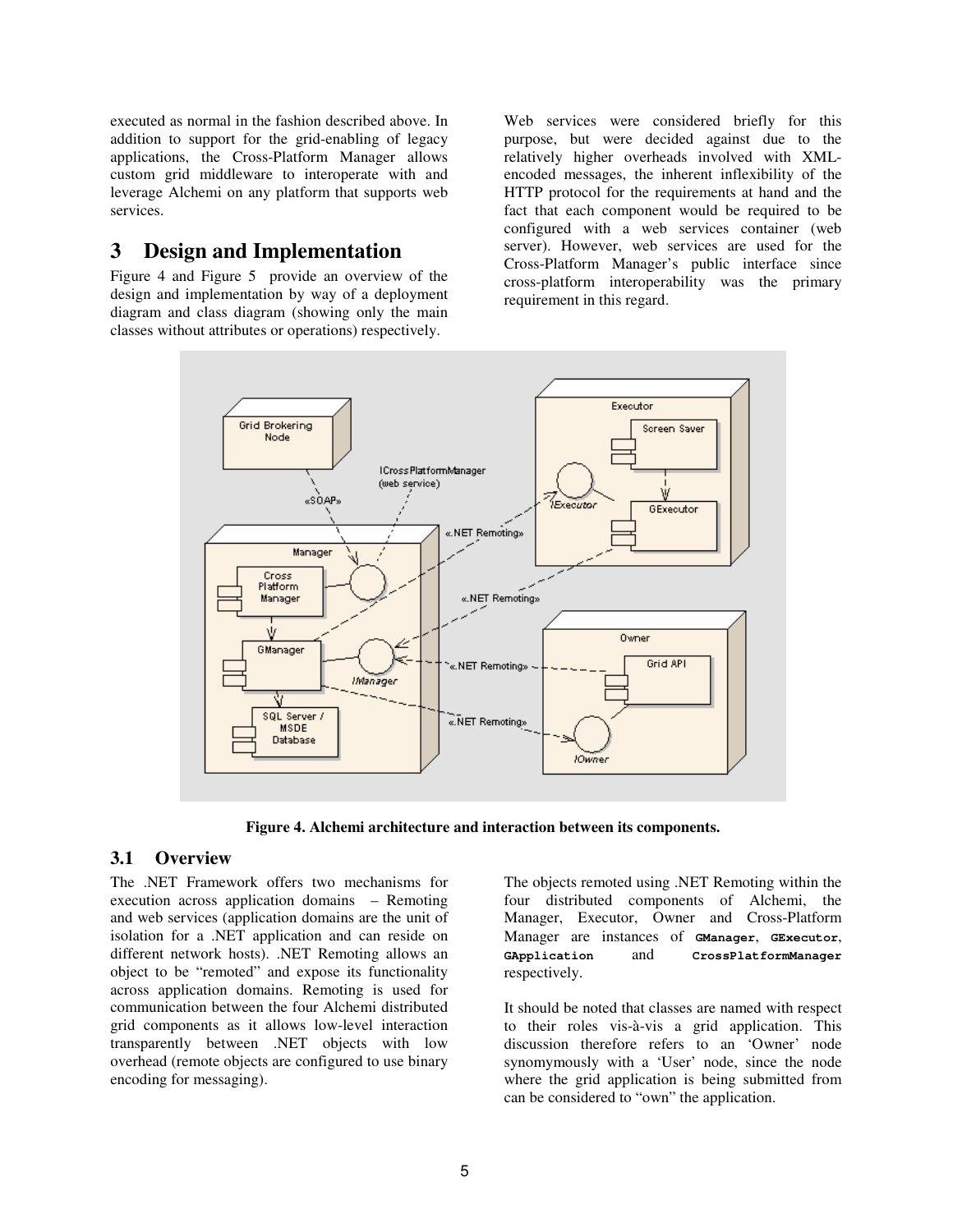The prefix 'I' is used in type names to denote an interface, whereas 'G' is used to denote a 'grid node' class. **GManager**, **GExecutor**, **GApplication** derive from the **GNode** class which implements generic functionality for remoting the object itself and connecting to a remote Manager via the **IManager** interface.

The Manager executable initializes an instance of the **GManager** class, which is always remoted and exposes a public interface **IManager**. The Executor executable creates an instance of the **GExecutor** class. For nondedicated execution, there is one-way communication between the Executor and the Manager. Where twoway communication is possible and dedicated execution is desired, **GExecutor** is remoted and exposes the **IExecutor** interface so that the Manager may communicate with it directly. The Executor installation provides an option to install a screen saver, which initiates non-dedicated execution when activated by the operating system.



**Figure 5. Main classes and their relationships.** 

The **GApplication** object in Alchemi API communicates with the Manager in a similar fashion to **GExecutor**. While two-way communication is currently not used in the implementation, the architecture caters for this by way of the **IOwner** interface.

The Cross-Platform Manager web service is a thin wrapper around **GManager** and uses applications and threads internally to represent tasks and jobs (the **GJob** class derives from **GThread**) via the public **ICrossPlatformManager** interface.

## **3.2 Grid Application Lifecycle**

To develop and execute a grid application the developer creates a custom grid thread class that derives from the abstract **GThread** class. An instance of the **GApplication** object is created and any dependencies required by the application are added to its **DependencyCollection**. Instances of the **GThread**derived class are then added to the **GApplication**'s **ThreadCollection**.

The **GApplication** serializes and sends relevant data to the Manager, where it is persisted to disk and threads scheduled. Application and thread state is maintained in a SQL Server / MSDE database. Nondedicated executors poll for threads to execute until one is available. Dedicated executors are directly provided a thread to execute by the Manager.

Threads are executed in .NET application domains, with one application domain for each grid application. If an application domain does not exist that corresponds to the grid application that the thread belongs to, one is created by requesting, desterilizing and dynamically loading the application's dependencies. The thread object itself is then desterilized, started within the application domain and returned to the Manager on completion.

After sending threads to the Manager for execution, the **GApplication** polls the Manager for finished threads. A user-defined **GThreadFinish** delegate is called to signify each thread's completion and once all threads have finished a user-defined **GApplicationFinish** delegate is called.

# **4 Performance Evaluation**

## **4.1 Alchemi Enterprise Grid**

### **Testbed**

The testbed is an Alchemi cluster consisting of six Executors (Pentium III 1.7 GHz desktop machines with 512 MB physical memory running Windows 2000 Professional). One of these machines is additionally designated as a Manager.

### **Test Application & Methodology**

The test application is the computation of the value of Pi to n decimal digits. The algorithm used allows the computation of the p'th digit without knowing the previous digits [27]. The application utilizes the Alchemi grid thread model. The test was performed for a range of workloads (calculating 1000, 1200, 1400, 1600, 1800, 2000 and 2200 digits of Pi), each with one to six Executors enabled. The workload was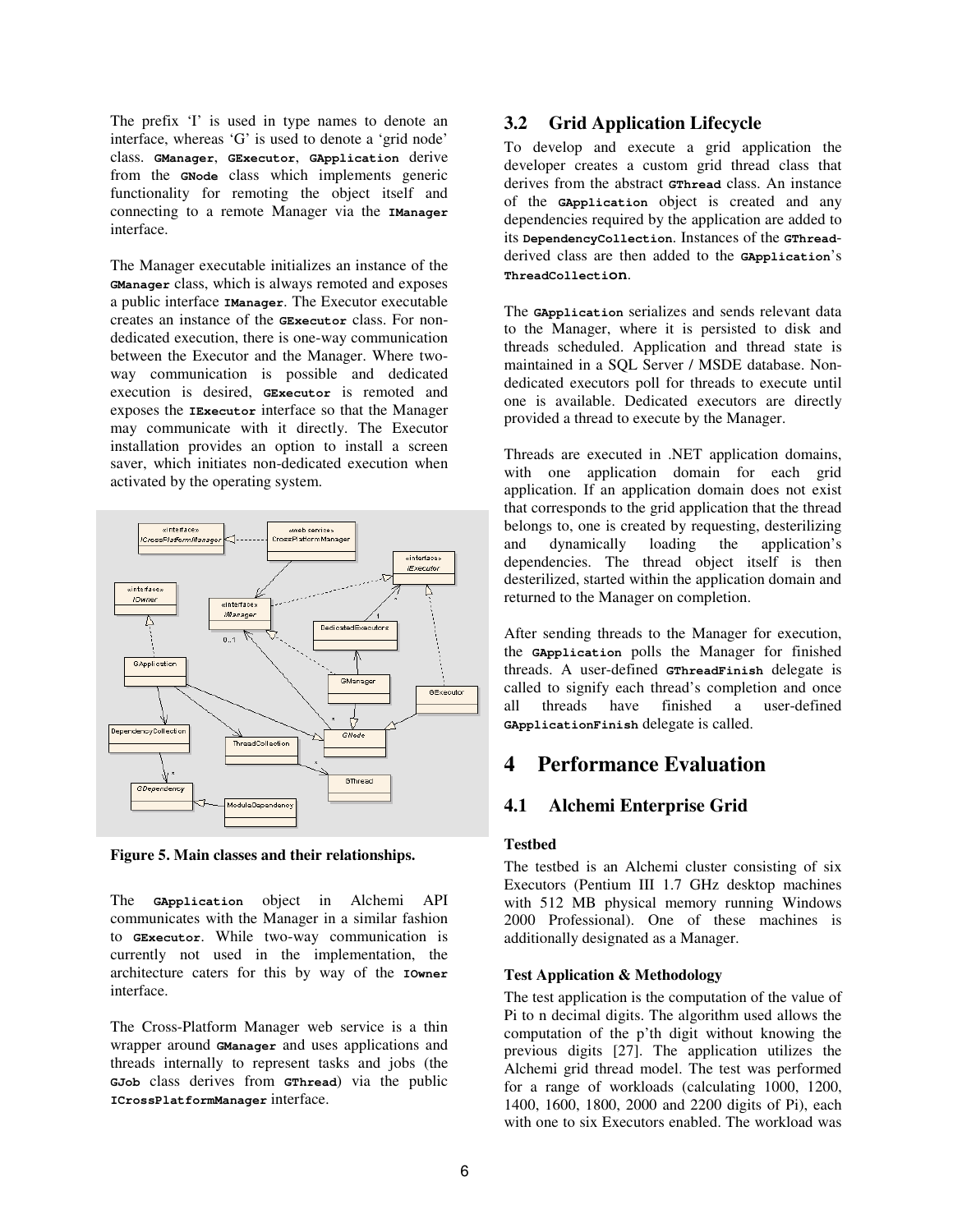sliced into a number of threads, each to calculate 50 digits of Pi, with the number of threads varying proportionally with the total number of digits to be calculated. Execution time was measured as the elapsed clock time for the test program to complete on the Owner node.

| <b>Resource</b>                         | Location                             | Configuration                                 | <b>Middleware</b> | Jobs<br><b>Completed</b> |
|-----------------------------------------|--------------------------------------|-----------------------------------------------|-------------------|--------------------------|
| maggie.cs.mu.oz.au<br>[Windows cluster] | University<br>οf<br>Melbourne        | $6 *$ Intel<br>Pentium IV 1.7<br>GHz          | Alchemi           | 21                       |
| quidam.ucsd.edu<br>[Linux cluster]      | Univ. of<br>California,<br>San Diego | $1 * AND$<br>Athlon XP<br>$2100+$             | Globus            | 16                       |
| belle.anu.edu.au<br>[Linux cluster]     | Australian<br>National<br>University | * Intel Xeon<br>4<br>$\overline{\phantom{a}}$ | Globus            | 22                       |
| koume.hpcc.jp<br>[Linux cluster]        | AIST,<br>Japan                       | * Intel Xeon<br>4<br>2                        | Globus            | 18                       |
| brecca-2.vpac.org<br>[Linux cluster]    | <b>VPAC</b><br>Melbourne             | * Intel Xeon<br>2                             | Globus            | 23                       |

#### **Table 1. Grid resources.**

#### **Results**

Figure 6 shows a plot between thread size (the number of decimal places to which Pi is calculated to) and total time (in seconds taken by the all threads to complete execution) with varying numbers of Executors enabled.



At a low workload (1000 digits), there is little difference between the total execution time with different quantity of Executors. This is explained by the fact that the total overhead (network latency and overheads involved in managing a distributed

> near-proportional difference when higher numbers of executors are used. For example, for 2200 digits, the execution time with six executors (84 seconds) is nearly  $1/5<sup>th</sup>$  of that with one executor (428 seconds). This is explained by the fact that for higher workloads, the total overhead is in a relatively lower proportion to the actual total computation time.

### **4.2 Alchemi as a Global Grid Node**

#### **Testbed**

A global grid was used for evaluating Alchemi in a cross-platform environment with the Gridbus Grid Service Broker managing five grid resources (see **Table 1**). One of the grid nodes was powered by Alchemi while the other resources by Globus 2.4 [7]. The Gridbus resource brokering mechanism used in



**Figure 6: A plot of thread size vs. execution time on an enterprise desktop grid.**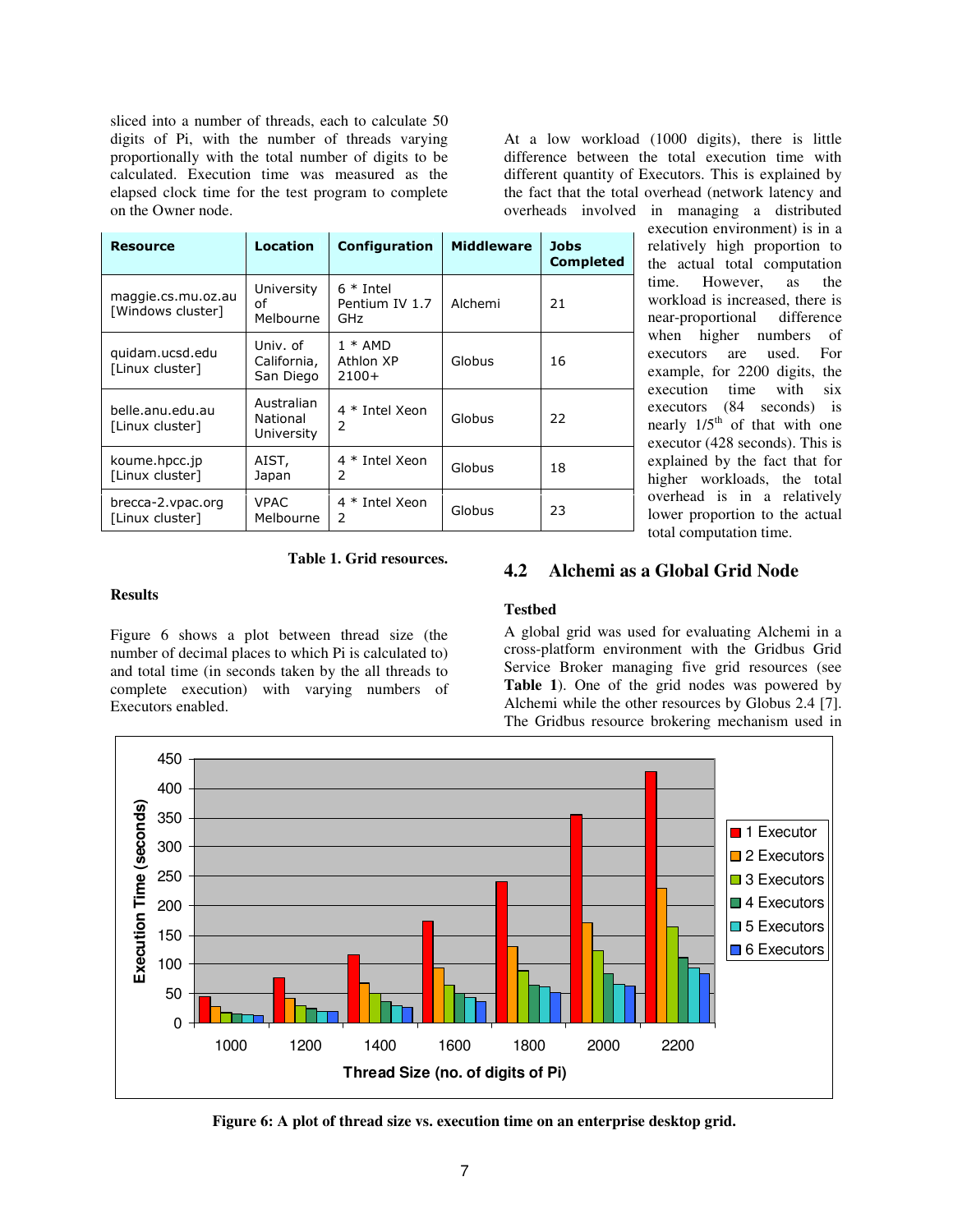this test obtains the users' application requirements and evaluates the suitability of various resources for the purpose. It then schedules the jobs to various resources in order to satisfy those requirements.

these related systems, Alchemi has several distinguished features (see Table 2) in addition to its implementation based on service-oriented architecture based state-of-the-art Web services

```
#Parameter definition 
parameter X integer range from 1 to 100 step 1; 
parameter Y integer default 1; 
#Task definition 
task main 
    #Copy necessary executables depending on node type 
    copy calc.$OS node:calc 
    #Execute program with parameter values on remote node 
    node:execute ./calc $X $Y 
    #Copy results to home node with jobname as extension 
    copy node:output ./output.$jobname 
endtask
```


#### **Test Application & Methodology**

For the purpose of evaluation, we used an application that calculates mathematical functions based on the values of two input parameters. The first parameter *X*, is an input to a mathematical function and the second parameter *Y,* indicates the expected calculation complexity in minutes plus a random deviation value between 0 to 120 seconds—this creates an illusion of small variation in execution time of different parametric jobs similar to a real application. A plan file modeling this application as a parameter sweep application using the Nimrod-G parameter specification language [12] is shown in Figure 7. The first part defines parameters and the second part defines the task that is to be performed for each job. As the parameter *X* varies from values 1 to 100 in step of 1, this plan file would create 100 jobs with input values from 1 to 100.

### **Results**

The results of the experiment shown in Figure 8 show the number of jobs completed on different Grid resources at different times. The parameter calc.\$OS directs the broker to select appropriate executables based a target Grid resource architecture. For example, if the target resource is Windows/Intel, it selects calc.exe and copies to the grid node before its execution. It demonstrates the feasible to utilizing Windows-based Alchemi resources along with other Unix-class resources running Globus.

## **5 Related Work**

A number of enterprise Grid systems have been developed by in academia and industries. They include Condor [18], SETI@home [9][14] , Entropia [16], GridMP [21], and XtermWeb [15]. Compared to technologies such as XML, .Microsoft's .NET framework and platform.

## **6 Summary and Future Work**

We have discussed a .NET-based grid computing framework that provides the runtime machinery and object-oriented programming environment to easily construct enterprise grids and develop grid applications. Its integration into the global crossplatform grid has been made possible via support for execution of grid jobs via a web services interface and the use of a broker component.



**E**quidam.ucsd.edu **E**koume.hpcc.jp **E** maggie.cs.mu.oz.au Ebelle.anu.edu.au **E** brecca-2.vpac.org

**Figure 8. A plot of the number of jobs completed on different resources versus the time.**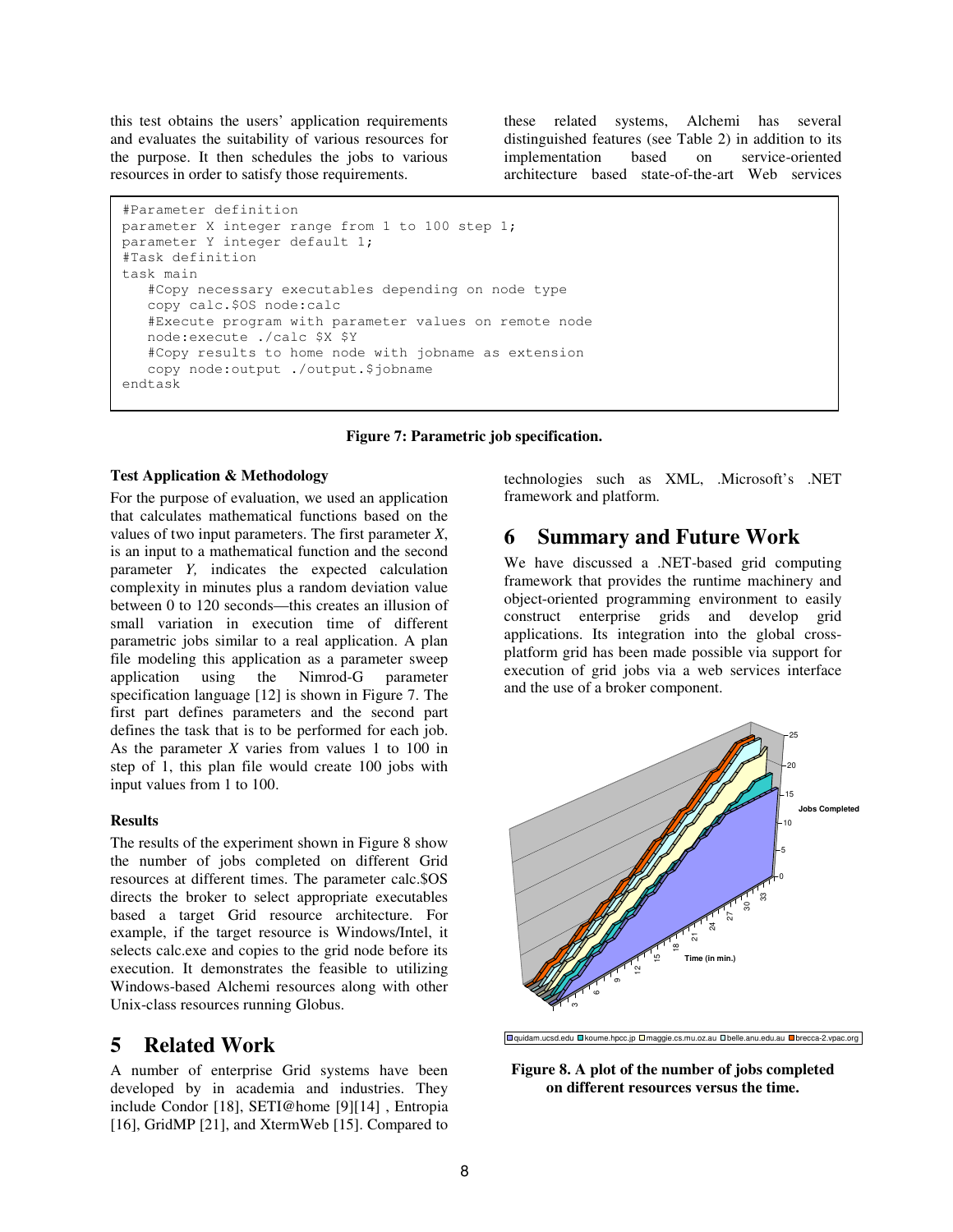| System<br><b>Property</b>                                                               | <b>Alchemi</b>                                 | Condor                      | <b>SETI@home</b>                                               | <b>Entropia</b>             | <b>XtermWeb</b>             | <b>Grid MP</b>              |
|-----------------------------------------------------------------------------------------|------------------------------------------------|-----------------------------|----------------------------------------------------------------|-----------------------------|-----------------------------|-----------------------------|
| <b>Architecture</b>                                                                     | Hierarchical                                   | Hierarchical                | Centralized                                                    | Centralized                 | Centralized                 | Centralized                 |
| <b>Implementation</b><br><b>Technologies</b>                                            | $C#$ , Web<br>Services, &<br>.NFT<br>Framework | C                           | $C++$ , Win32                                                  | $C++$ , Win32               | Java, Linux                 | $C++$ , Win32               |
| <b>Multi-Clustering</b>                                                                 | Yes                                            | Yes                         | <b>No</b>                                                      | <b>No</b>                   | <b>No</b>                   | Yes                         |
| <b>Global Grid</b><br><b>Brokering</b><br><b>Mechanism</b>                              | Yes (via<br>Gridbus<br>Broker)                 | Yes (via<br>Condor-G)       | No                                                             | <b>No</b>                   | <b>No</b>                   | <b>No</b>                   |
| <b>Thread</b><br>Programming<br><b>Model</b>                                            | Yes                                            | <b>No</b>                   | <b>No</b>                                                      | <b>No</b>                   | <b>No</b>                   | No                          |
| Level of<br>integration of<br>application,<br>programming<br>and runtime<br>environment | Low<br>(general<br>purpose)                    | Low<br>(general<br>purpose) | High<br>(single purpose,<br>single application<br>environment) | Low<br>(general<br>purpose) | Low<br>(general<br>purpose) | Low<br>(general<br>purpose) |
| <b>Web Services</b><br><b>Interface</b>                                                 | Yes                                            | No                          | No                                                             | <b>No</b>                   | <b>No</b>                   | Yes                         |

### **Table 2. Comparison of Alchemi and some related enterprise grid systems.**

We plan to extend Alchemi in a number of areas. Firstly, support for additional functionality via the API including inter-thread communication is planned. Secondly, we are working on support for multiclustering with peer-to-peer communication between Managers. Thirdly, we plan to support utility-based resource allocation policies driven by economic, quality of services, and service-level agreements. Fourthly, we are investigating strategies for adherence to OGSI (Open Grid Services Infrastructure) standards by extending the current Alchemi job management interface. This is likely to be achieved by its integration with .NET-based lowlevel grid middleware implementations (e.g., University of Virginia's WSRF.NET [31] platform) that conform to grid standards such as WSRF (Web Services Resource Framework), which is an extension of OGSI (Open Grid Services Infrastructure) [23][30]. Finally, we plan to provide data grid capabilities to enable resource providers to share their data resources in addition to computational resources.

## **7 References**

- [1] Ian Foster and Carl Kesselman (editors), *The Grid: Blueprint for a Future Computing Infrastructure*, Morgan Kaufmann Publishers, USA, 1999.
- [2] Larry Smarr and Charlie Catlett, Metacomputing, *Communications of the ACM Magazine*, Vol. 35, No. 6, pp. 44-52, ACM Press, USA, Jun. 1992.

[3] Microsoft Corporation, *.NET Framework Home*, http://msdn.microsoft.com/netframework/ (accessed November 2003)

- [4] Piet Obermeyer and Jonathan Hawkins, *Microsoft .NET Remoting: A Technical Overview*, http://msdn.microsoft.com/library/enus/dndotnet/html/hawkremoting.asp (accessed November 2003)
- [5] Microsoft Corp., *Web Services Development Center*, http://msdn.microsoft.com/webservices/ (accessed November 2003)
- [6] D.H. Bailey, J. Borwein, P.B. Borwein, S. Plouffe, The quest for Pi, Math. Intelligencer 19 (1997),pp. 50-57.
- [7] Ian Foster and Carl Kesselman, Globus: A Metacomputing Infrastructure Toolkit, *International Journal of Supercomputer Applications*, 11(2): 115- 128, 1997.
- [8] Ian Foster, Carl Kesselman, and S. Tuecke, The Anatomy of the Grid: Enabling Scalable Virtual Organizations, *International Journal of Supercomputer Applications*, 15(3), Sage Publications, 2001, USA.
- [9] David Anderson, Jeff Cobb, Eric Korpela, Matt Lebofsky, Dan Werthimer, SETI@home: An Experiment in Public-Resource Computing, *Communications of the ACM,* Vol. 45 No. 11, ACM Press, USA, November 2002.
- [10] Yair Amir, Baruch Awerbuch, and Ryan S. Borgstrom, The Java Market: Transforming the Internet into a Metacomputer, *Technical Report CNDS-98-1*, Johns Hopkins University, 1998.
- [11] Peter Cappello, Bernd Christiansen, Mihai F. Ionescu, Michael O. Neary, Klaus E. Schauser, and Daniel Wu, Javelin: Internet-Based Parallel Computing Using Java, *Proceedings of the 1997*